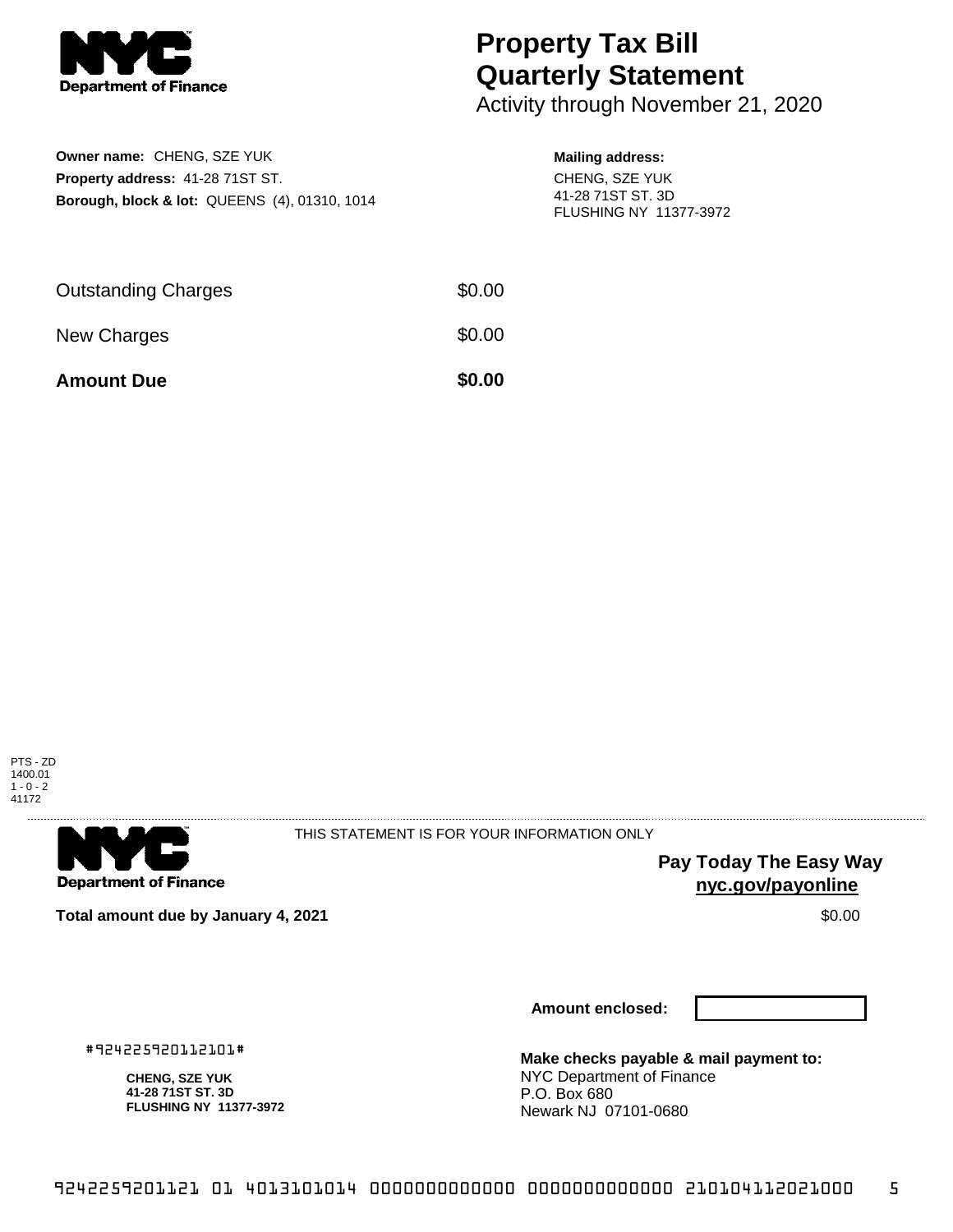

| <b>Previous Charges</b>                                      |                      | Amount<br>\$0.00 |                                |
|--------------------------------------------------------------|----------------------|------------------|--------------------------------|
| Total previous charges including interest and payments       |                      |                  |                                |
| <b>Current Charges</b>                                       | <b>Activity Date</b> | <b>Due Date</b>  | Amount                         |
| Finance-Property Tax<br>Adopted Tax Rate<br>Payment Adjusted | 01/01/2021           | 01/01/2021       | \$0.00<br>$$-14.28$<br>\$14.28 |
| <b>Total current charges</b>                                 |                      |                  | \$0.00                         |
| <b>Tax Year Charges Remaining</b>                            | <b>Activity Date</b> | <b>Due Date</b>  | <b>Amount</b>                  |
| Finance-Property Tax<br>Adopted Tax Rate                     |                      | 04/01/2021       | \$0.00<br>$$-14.28$            |
| <b>Early Payment Discount</b><br>Payment Adjusted            | 01/01/2021           | 04/01/2021       | \$0.14<br>\$14.14              |
| Total tax year charges remaining                             |                      |                  | \$0.00                         |
| <b>Overpayments/Credits</b>                                  | <b>Activity Date</b> | <b>Due Date</b>  | <b>Amount</b>                  |
| <b>Credit Balance</b>                                        |                      | 07/01/2020       | $$-28.42$                      |
| Total overpayments/credits remaining on account              |                      |                  | \$28.42                        |

You must apply for a refund or a transfer of credits resulting from overpayments within six years of the date of **the overpayment or credit. Please note that overpayments and credits are automatically applied to unpaid taxes.**

## **Home banking payment instructions:**

- 1. **Log** into your bank or online bill pay website.
- 2. **Add** the new payee: NYC DOF Property Tax. Enter your account number, which is your boro, block and lot, as it appears here: 4-01310-1014 . You may also need to enter the address for the Department of Finance. The address is P.O. Box 680, Newark NJ 07101-0680.
- 3. **Schedule** your online payment using your checking or savings account.

## **Did Your Mailing Address Change?** If so, please visit us at **nyc.gov/changemailingaddress** or call **311.**

When you provide a check as payment, you authorize us either to use information from your check to make a one-time electronic fund transfer from your account or to process the payment as a check transaction.